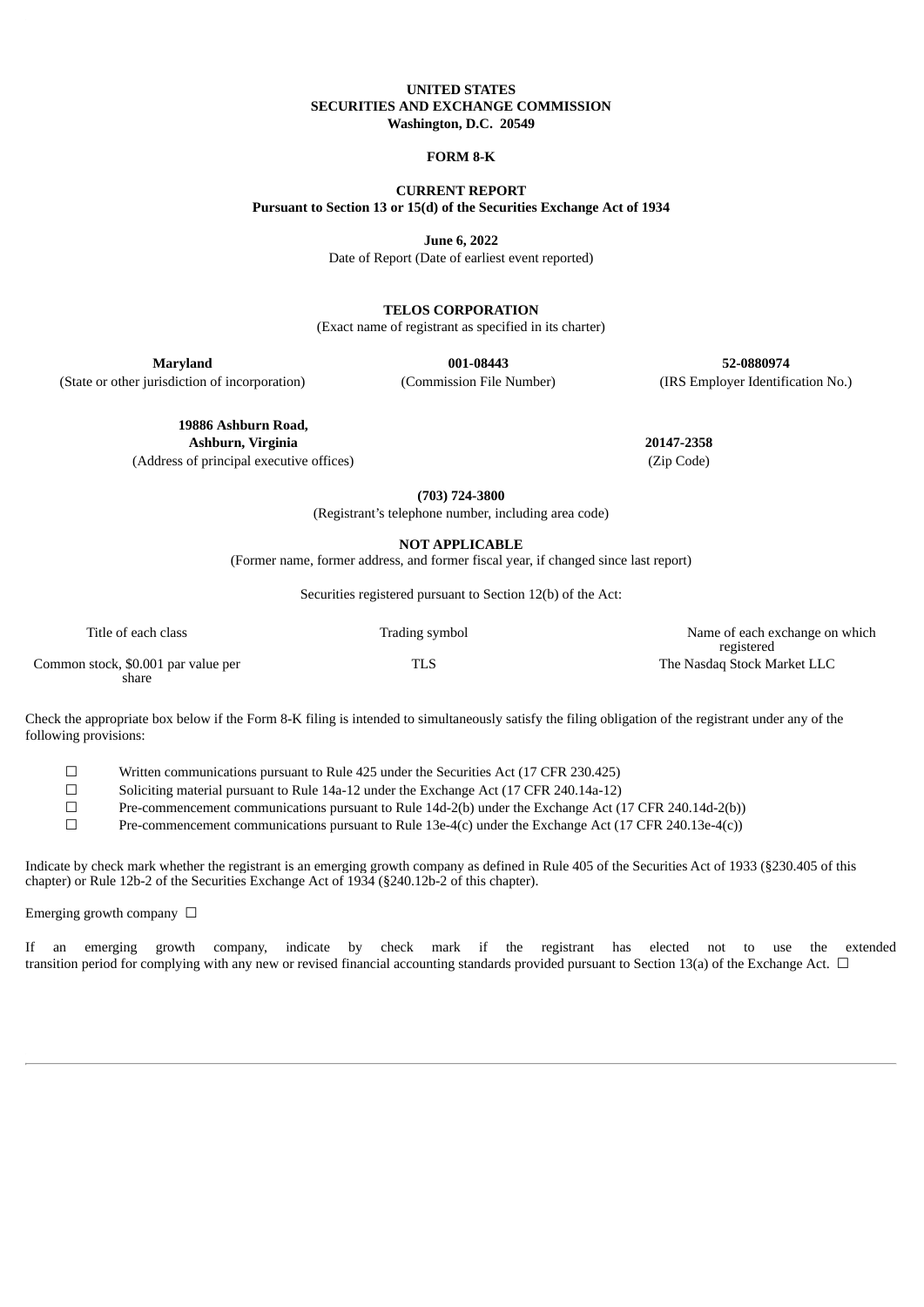#### **Item 4.01. Changes in Registrant's Certifying Accountant.**

On June 6, 2022, Telos Corporation, a Delaware corporation (the "Company"), notified BDO USA, LLP ("BDO") that the Company was dismissing BDO as its independent registered public accounting firm effective immediately. The Company has engaged PricewaterhouseCoopers, LLP ("PwC") as its independent registered public accounting firm for its second quarter ended June 30, 2022 and its fiscal year ended December 31, 2022. The decision to dismiss BDO and to engage PwC was approved by the Audit Committee of the Company's Board of Directors.

The reports of BDO on the consolidated financial statements for the Company for each of the two most recent fiscal years ended December 31, 2021, and December 31, 2020, did not contain an adverse opinion or a disclaimer of opinion, and were not qualified or modified as to uncertainty, audit scope or accounting principles, except that BDO's audit report dated March 28, 2022, on the Company's internal control over financial reporting as of December 31, 2021 expressed an adverse opinion thereon. The adverse opinion was the result of identified material weaknesses described in Item 9A of the Company's Annual Report on Form 10-K for the year ended December 31, 2021 (the "2021 10-K").

During the Company's two most recent fiscal years and the subsequent interim periods through the date of dismissal, there were no disagreements with BDO on any matters of accounting principles or practices, financial statement disclosure or auditing scope or procedure, which, if not resolved to the satisfaction of BDO, would have caused it to make reference to the subject matter of the disagreements in connection with its reports on the financial statements for those periods.

For the years ended December 31, 2021, and December 31, 2020, and through the date of dismissal, there were no *"reportable events"* as that term is described in Item 304(a)(1)(y) of Regulation S-K, except that, as disclosed in the 2021 10-K, the Company's management did not maintain effective internal control over financial reporting as of December 31, 2021, as a result of the material weaknesses identified.

During the two most recent fiscal years ended December 31, 2021, and December 31, 2020, and through June 6, 2022, neither the Company, nor anyone acting on its behalf, consulted with PwC with respect to (1) the application of accounting principles to a specified transaction, either completed or proposed, or the type of audit opinion that would have been rendered on the Company's consolidated financial statements, and neither a written report nor oral advice was provided that PwC concluded was an important factor considered by the Company in reaching a decision as to the accounting, auditing, or financial reporting issue; or (2) any matter that was either the subject of a disagreement (as that term is used in Item 304(a)(1)(iv) of Regulation S-K and the related instructions to Item 304 of Regulation S-K) or a reportable event (as described in Item 304(a)(1)(v) of Regulation S-K).

The Company provided BDO with a copy of the foregoing disclosures on this Form 8-K and requested that BDO furnish the Company with a letter as required by Item 304(a)(3) of Regulation S-K. A copy of this letter from BDO dated June 7, 2022 is attached hereto as Exhibit 16.1 to this Report.

#### **Item 9.01. Financial Statements and Exhibits.**

### (d) Exhibits

| <b>Exhibit</b><br>No. | <b>Description</b>                                                                  |
|-----------------------|-------------------------------------------------------------------------------------|
| 16.1                  | Letter of BDO USA, LLP to the Securities and Exchange Commission dated June 7, 2022 |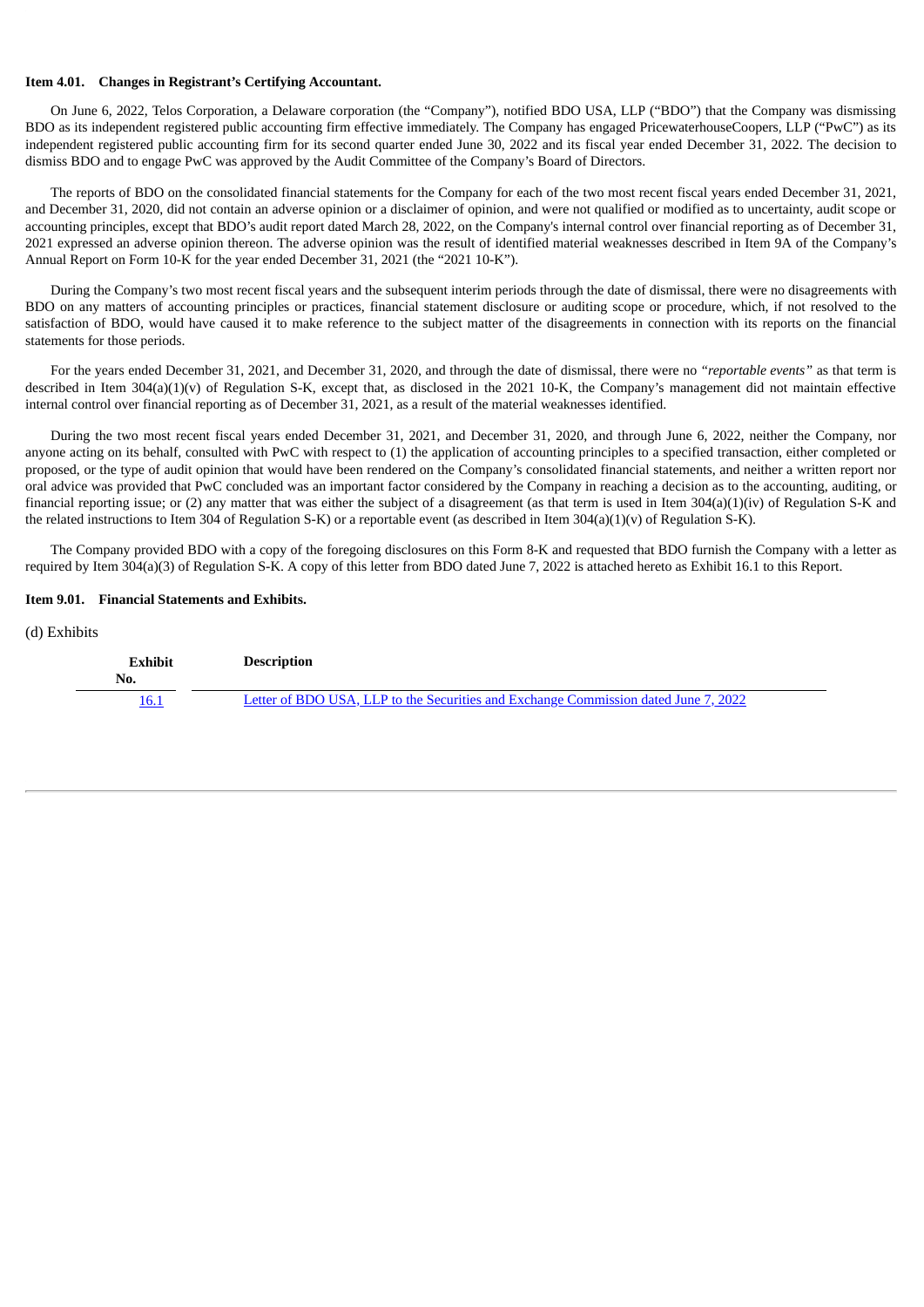# **S I G N A T U R E S**

Pursuant to the requirements of the Securities Exchange Act of 1934, the registrant has duly caused this report to be signed on its behalf by the undersigned hereunto duly authorized.

## **TELOS CORPORATION**

By: /s/ Mark Bendza

Mark Bendza Chief Financial Officer

Date: June 7, 2022